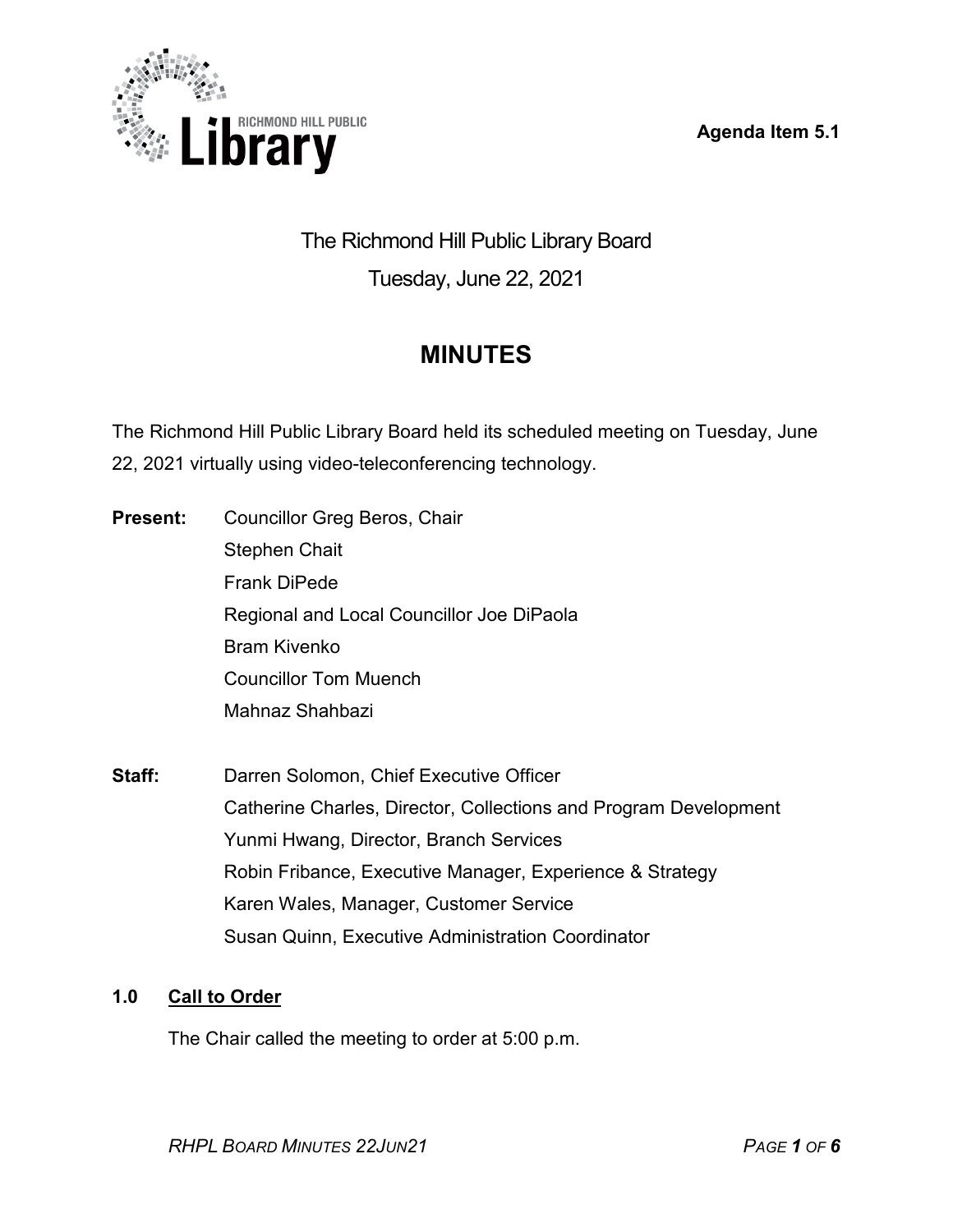## **2.0 Regrets**

Rona Wang

Regional and Local Councillor Carmine Perrelli

## **3.0 Adoption of Agenda**

#### **Motion:**

21:40

#### **Moved By:**

S. Chait

## **Seconded by:**

F. DiPede

**THAT** the Agenda of June 22, 2021 be adopted.

## **CARRIED UNANIMOUSLY**

## **4.0 Disclosure of Pecuniary Interest and the General Nature Thereof**

There were no disclosures of pecuniary interest.

## **5.0 Minutes**

#### **5.1 Library Board Minutes – May 25, 2021**

**Motion:**

21:41

## **Moved By:**

B. Kivenko

#### **Seconded by:**

S. Chait

**THAT** the Minutes of May 25, 2021 be adopted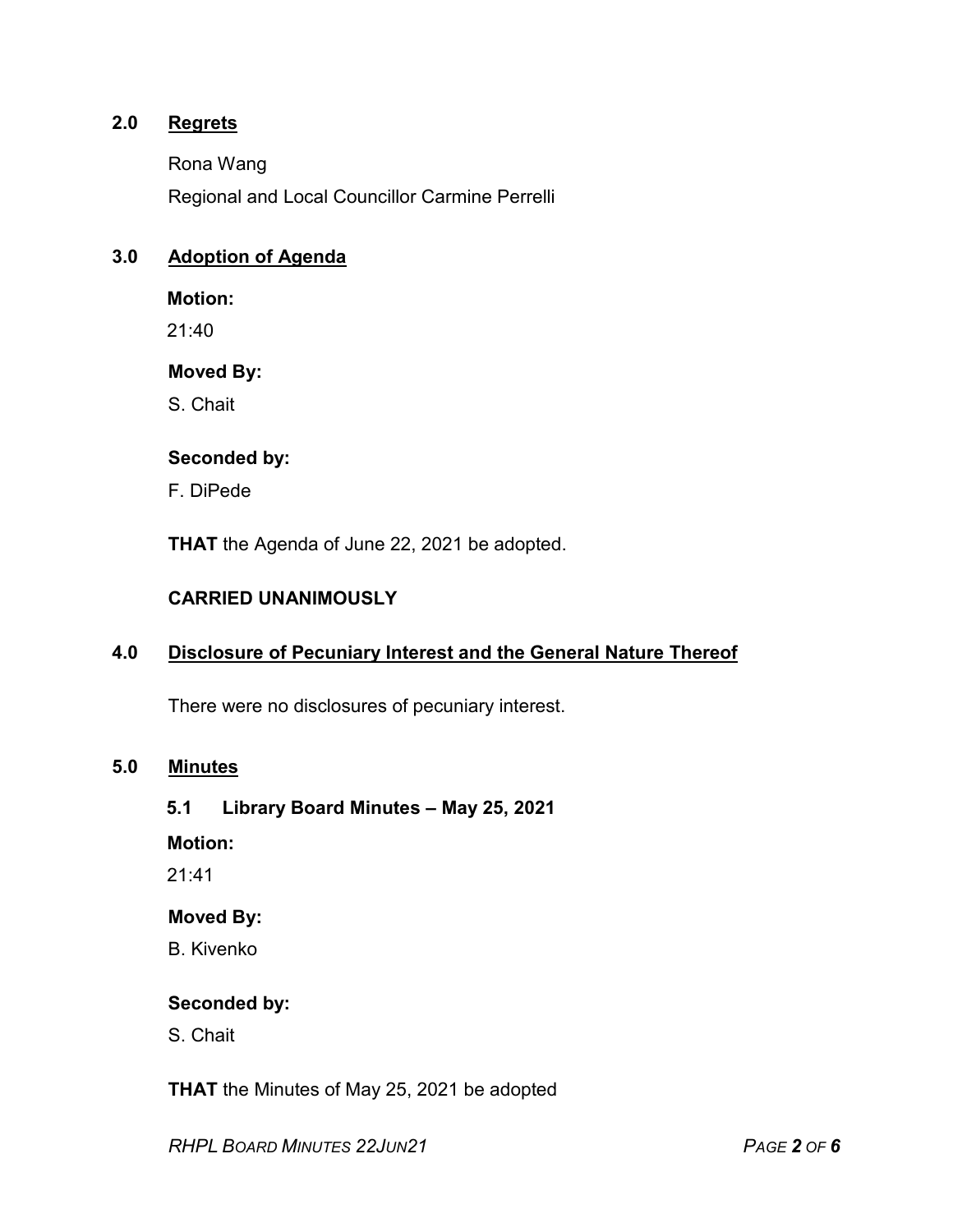## **CARRIED UNANIMOUSLY**

5:05 p.m. – Regional and Local Councillor J. DiPaola arrived to the meeting.

5:07 p.m. – Councillor T. Muench arrived to the meeting.

#### **6.0 Presentations**

## **6.1 Robin Fribance, Executive Manager, Experience & Strategy**

Re: Strategic Plan Update

#### **Motion:**

21:42

#### **Moved by:**

Regional and Local Councillor J. DiPaola

#### **Seconded by:**

S. Chait

**THAT** the presentation on Strategic Plan Update be received for information.

## **CARRIED UNANIMOUSLY**

**6.2 Yunmi Hwang, Director, Branch Services**

Re: Reopening Update

#### **Motion:**

21:43

## **Moved by:**

S. Chait

## **Seconded by:**

F. DiPede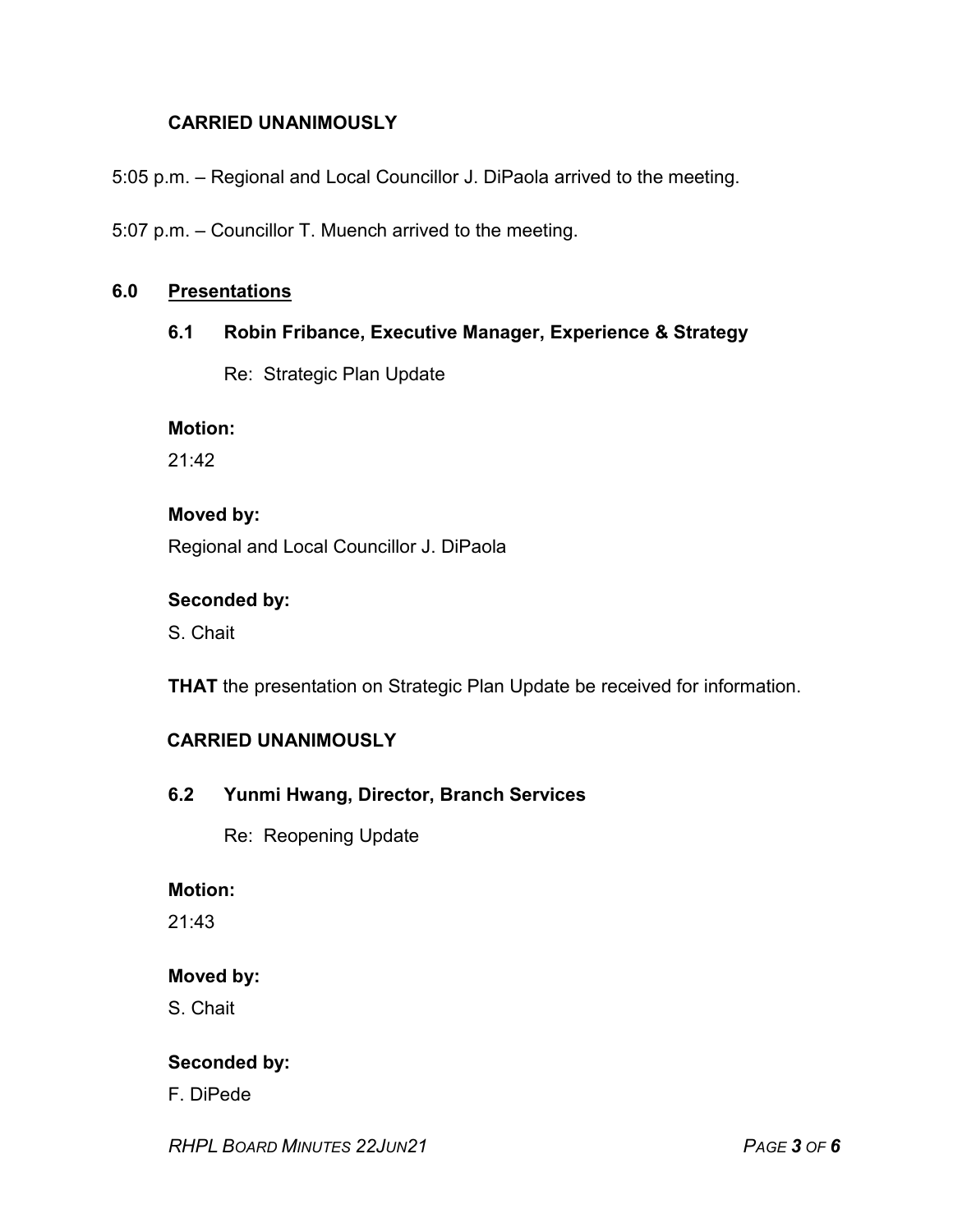**THAT** the presentation on Reopening Update be received for information.

# **CARRIED UNANIMOUSLY**

## **7.0 Reports**

Accessible documents can be accessed through the [RHPL website > Your](https://www.rhpl.ca/your-library/about-us/library-board)  Library [> About Us > Library](https://www.rhpl.ca/your-library/about-us/library-board) Board

On a motion moved by Councillor T. Muench, seconded by M. Shahbazi the Board consented to adopt all of the staff recommendations in items 7.1, 7.2 and 7.3 without further discussion or motions.

## **7.1 2020 Year-End Audited Financial Statements Report SRLIB21.16**

**Motion:** 

21:44

# **Moved by:** Councillor T. Muench

# **Seconded by:**

M. Shahbazi

**THAT** the Library Board approve the 2020 Audited Financial Statements and authorize the Board Chair and Chief Executive Officer to sign the Financial Statements; and

**THAT** the Library Board receive the Grant Thornton Report to the Board of Directors: Audit Strategy and Results, for the year ended December 31, 2020.

# **CARRIED UNANIMOUSLY**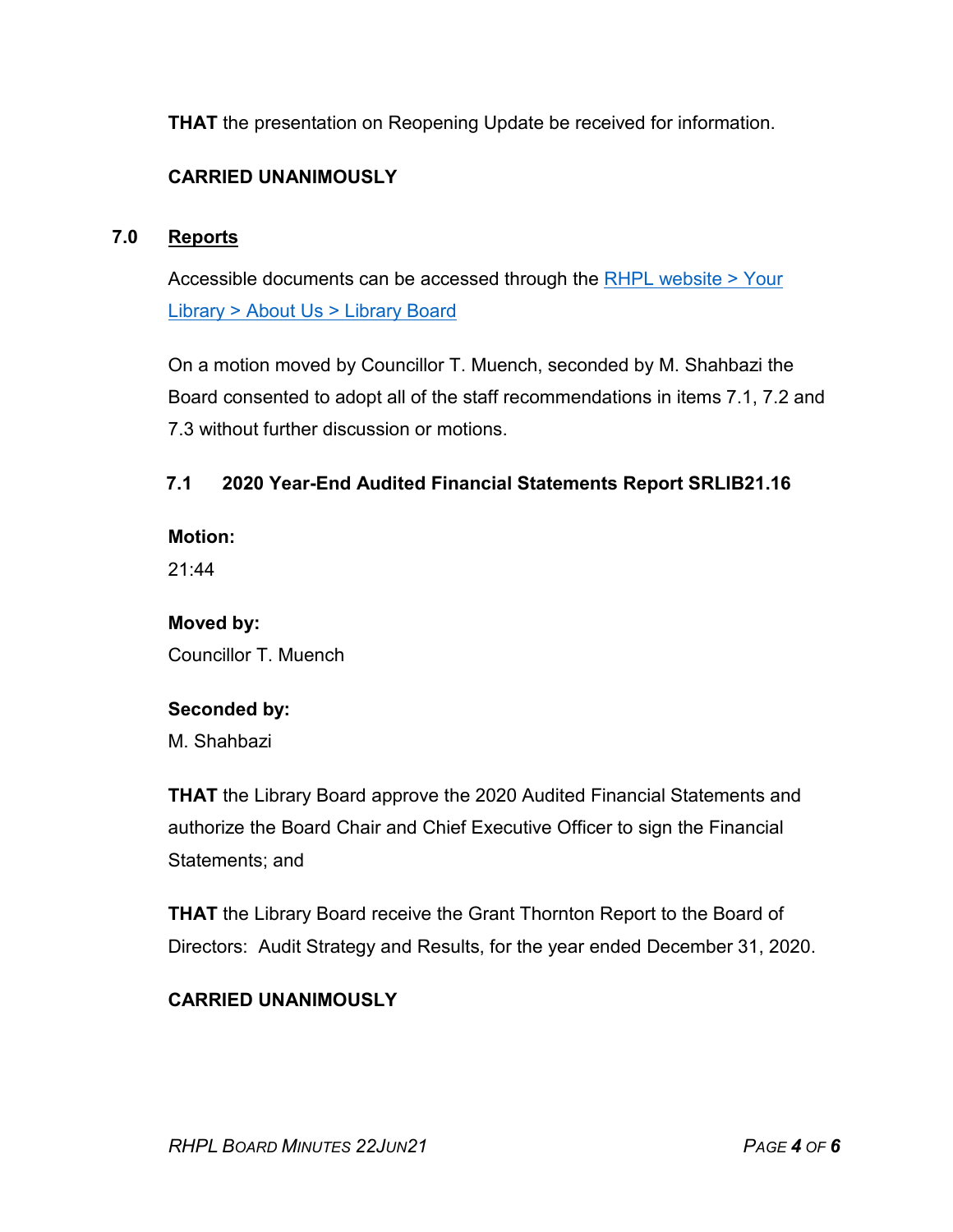# **7.2 Circulation Policy Update Report SRLIB21.17**

**Motion:** 

21:45

## **Moved by:**

Councillor T. Muench

#### **Seconded by:**

M. Shahbazi

**THAT** the Library Board approve the Circulation Policy, as amended, effective immediately and to be implemented once internal processes are in place.

## **CARRIED UNANIMOUSLY**

## **7.3 Fine-Free Recommendation Report SRLIB21.18**

**Motion:** 

21:46

## **Moved by:**

Councillor T. Muench

#### **Seconded by:**

M. Shahbazi

**THAT** the Library Board approve the removal of late fines permanently for all materials, effective immediately.

## **CARRIED UNANIMOUSLY**

#### **8.0 New Business**

None